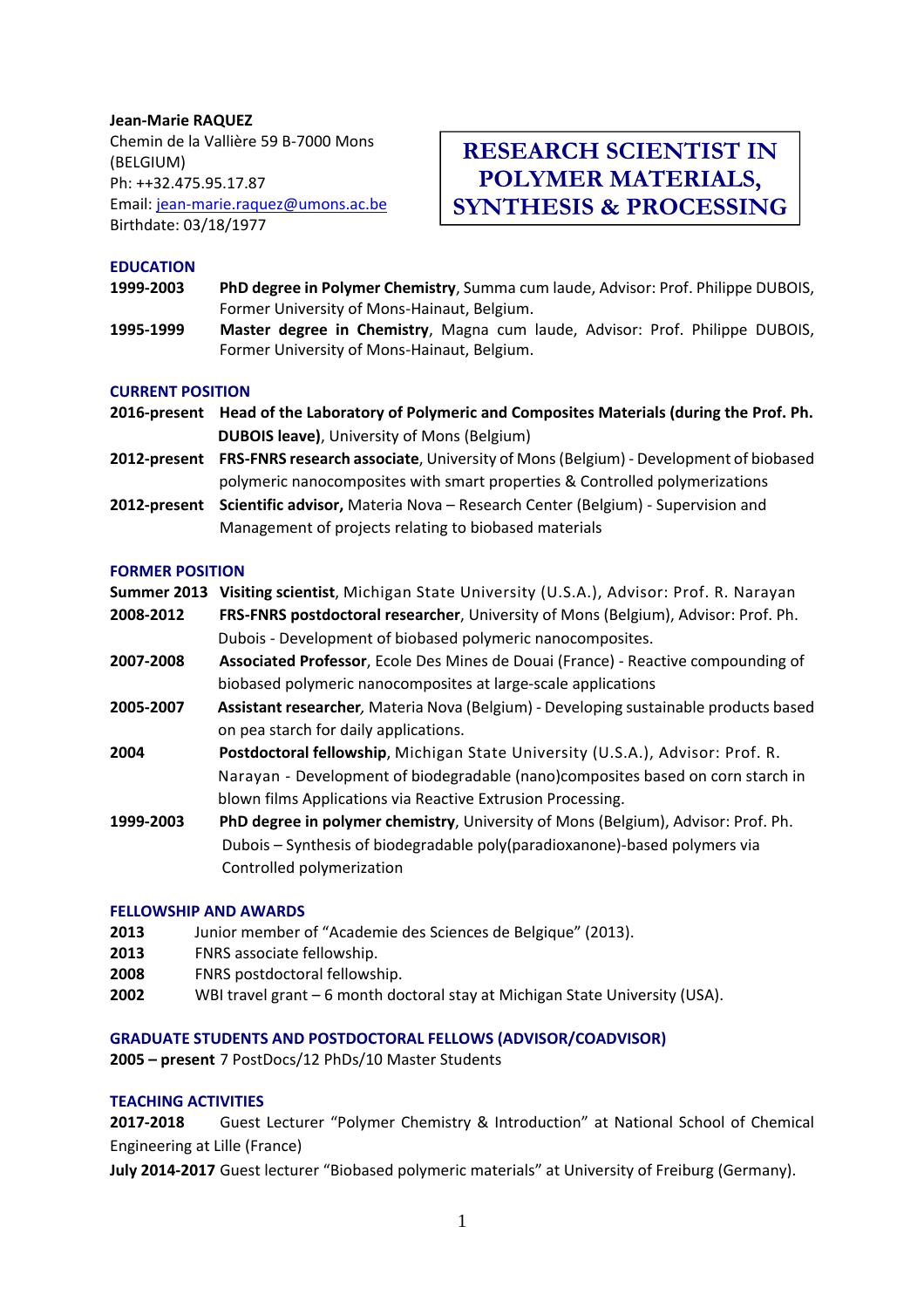| 2016-now | Lecturer "Polymer Chemistry" at Faculty of Engineering - UMons (Belgium).                              |
|----------|--------------------------------------------------------------------------------------------------------|
| 2007-now | Lecturer "Macromolecular chemistry" at Faculty of Science - UMons (Belgium).                           |
| 2012-now | Lecturer "Reactive melt-processing of polymeric materials" at Faculty of Science -<br>UMons (Belgium). |

## **MEMBERSHIP OF SCIENTIFIC SOCIETY**

- **1999‐present** Société Royale de Chimie de Belgique **1999‐present** Belgian Polymer Group, Member
- **2007‐present** Groupe Français des Polymères
- **2013‐present** Alumni at Académie des Sciences de Belgique

## **INSTITUTIONAL DUTIES**

| 2014-2016    | Co-Member of Research Council at University of Mons (Belgium).    |
|--------------|-------------------------------------------------------------------|
| 2012-present | Member of Department of Sciences at University of Mons (Belgium). |

## **COMMISSIONS OF TRUST**

| 2017 | Member of Belgian Polymer Group Board                                              |
|------|------------------------------------------------------------------------------------|
| 2016 | Member of PhD thesis evaluation at FNRS (French speaking community)                |
| 2016 | Member of PhD thesis evaluation at FWO (Flemish speaking community)                |
| 2012 | Guest Editor "Biobased polymers and related materials" in European Polymer Journal |
|      | (Elsevier).                                                                        |

**2009-present** Various journal and grant peer-reviewing activities (e.g. Macromolecules, Carbohydrates).

## **MAJOR COLLABORATIONS**

- **2014** Prof. K.K. Yang Center for Degradable and Flame‐Retardant Polymeric Materials (SC Key‐ Laboratory) at Sichuan University (China) – Scientific collaborations in the realm of shape‐ memory polymers.
- **2013** Prof. Ruddy Wattiez Department of Biology at University of Mons (Belgium) Scientific collaborations in the design of novel renewable monomers through bacteria approaches.
- **2013** Prof. Philippe Zinck Department of Chemistry at University of Lille 1 (France) Scientific collaborations in the synthesis of renewable polymers using metal‐free catalysts.
- **2013** Prof. Santiago Espallargas Department of Mechanical Engineering at Delft University (The Netherlands) – Scientific collaborations in shelf‐healing polymers
- **2011** Dr Christophe Caucheteur Department of Engineering at University of Mons (Belgium) Scientific collaborations in the design of optical fibers made of active polymeric systems.
- **2012** Prof. Richard Gross Department of Chemistry at Rensselaer Polytechnic Institute (USA) Scientific collaborations in enzymatic polymerization of cyclic esters.
- **2011** Prof. Cedric Plesse Department of Chemistry at Cergy University (France) Scientific collaborations in polymeric actuators.
- **2005** Prof. Alejandro Muller Department of Chemistry at Basque Country University (Spain) Scientific collaborations in the crystallization behavior of polymeric systems.
- **1999** Prof. Ramani Narayan Department of Chemical Engineering at Michigan State University (USA) – Scientific collaborations in reactive extrusion processing of biodegradable polymers.

#### **OVERALL RESEARCH CONTRIBUTIONS (H‐factor = 32, ISI)**

**Peer‐reviewed papers:** 110 ; **Book:** 1 ; **Chapters of book:** 4 ; **Oral communications/Invited lectures:** 38 ; **Patents:** 8